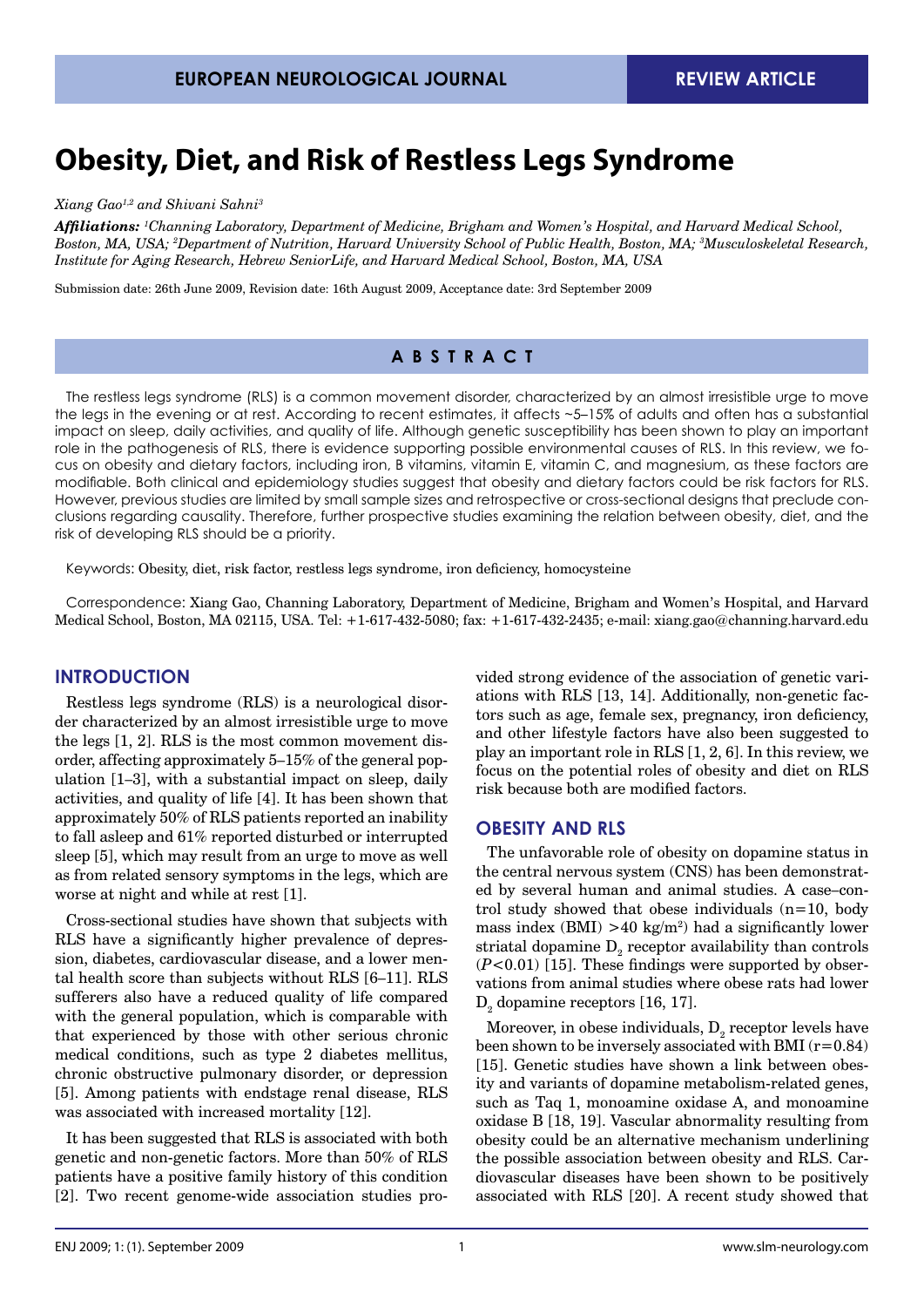

**Figure 1.** Adjusted OR (95% CI) of RLS according to body mass index in the Health Professionals Follow-up Study and the Nurses' Health Study II [25], adjusting for age, ethnicity, smoking status, physical activity, use of antidepressants, the Crown–Crisp phobia index, and presence of stroke, hypertension, or myocardial infraction (each of them, yes/no)

enhanced external counterpulsation treatment significantly improved the RLS symptoms [21].

Several epidemiologic studies have examined the crosssectional relationship between obesity and RLS. Most of these studies [11, 22, 23], but not all [24], have reported significant positive associations. Among 1803 men and women aged 18 years or older, Phillips *et al* found that each increase of 5 kg/m<sup>2</sup> BMI was associated with a 31% increased likelihood of having RLS [22]. In another cross-sectional study conducted in five European countries (n=18 890), crude odds ratio (OR) for RLS was 1.22  $(95\% \text{ CI } 1.0 \text{ to } 1.5) \text{ for BMI of } >27 \text{ vs } 20-25 \text{ kg/m}^2 \text{ [11]}.$ In a Korean population (n=9939), Kim *et al* found a significant association between BMI and RLS among women (OR=1.2 for BMI > 25 vs  $\leq$ 25 kg/m<sup>2</sup>) but not among men  $(OR=1.1)$  [23]. In contrast, in a case–control study including 103 RLS cases and 103 control subjects (mean age 43 years for both groups) living in Mersin, Turkey, Sevim *et al* reported a similar mean BMI between the two groups (mean BMI  $25.8 \text{ kg/m}^2$  for both groups) [24]. One possible interpretation for failure to find significant associations between BMI and RLS could be the small sample size.

We have been conducting analyses to examine the cross-sectional association between obesity and RLS in two ongoing US cohorts: the Health Professional Follow-up Study (23 575 men, mean age 67 years) and the Nurses' Health Study II (65 872 women, mean age 50 years) free from diabetes and arthritis (**Figure 1**) [25]. Information on RLS was assessed using a set of standardized questions recommended by the International RLS Study Group. Multivariate OR for RLS was 1.42 (95% CI 1.3 to 1.6; *P* trend <0.0001) for subjects with BMI >30 vs <23 kg/m2 and 1.60 (95% CI 1.5 to 1.8; *P* trend<0.0001) for highest vs lowest waist circumference quintiles. BMI in early adulthood (age 18–21 years)

and weight gain were also positively associated with the prevalence of RLS (*P* trend <0.01 for both). These preliminary results suggest a possible role of obesity in RLS. However, this observation needs to be replicated in other populations with different cultural backgrounds and lifestyles.

# **DIETARY FACTORS AND RLS**

### **Iron Status**

Since 1945, when Ekbom first proposed that RLS could be secondary to iron deficiency [26], the role of iron in the pathology of RLS has been investigated intensively. Serological studies have observed a lower ferritin or a higher transferrin concentration, indicating a decreased iron sufficiency, in serum or cerebrospinal fluid (CSF) among RLS patients, relative to control subjects [27–31]. These findings have been supported by imaging studies. Using magnetic resonance imaging (MRI), it has been shown that RLS patients have a significantly lower iron concentration in brain, as assessed by an "iron index", than control subjects [32, 33]. Further studies observed that RLS severity was inversely associated with serum ferritin levels [34, 35]. Clinical trials provide further evidence of a possible causal relationship between iron and RLS: supplementation of iron, either orally [34, 36] or intravenously [30, 37], resulted in significant improvement in RLS symptoms. However, it remains unclear whether dietary iron content at normal intake level is associated with RLS risk or progression. Iron could influence CNS dopamine status via several mechanisms. Iron deficiency may decrease dopamine synthesis, as iron is a cofactor of tyrosine hydroxylase. Animal studies have shown that iron deficiency reduced dopamine transporters and subsequently reduced dopamine uptake [38, 39].

Because serum ferritin and transferrin concentrations are affected by several factors, such as inflammation and diet, in addition to body iron stores, the observed associations between these biomarkers and RLS could be confounded. This limitation could be overcome by the use of the history of blood donation as a marker of body iron levels. Because body iron stores can be reduced greatly through regular blood donation, the contrast between regular blood donors and non-donors with a similar distribution of other RLS risk factors provides a direct and powerful test of the hypothesis that depletion of body iron stores increases the risk of RLS. Few studies have examined RLS status among blood donors. In a small hospital-based cross-sectional study  $(n=109)$ , patients with repeated blood donation (≥5 times in their lifetime) were five times more likely to have RLS and/ or periodic limb movement in sleep (PLMS) than those without repeated blood donation  $(OR=5.1)$  [40]. A similar positive association between blood donation and RLS was observed in a case–control study with 64 iron deficiency anemic and 256 non-anemic control subjects in an Indian population [41]. A cross-sectional study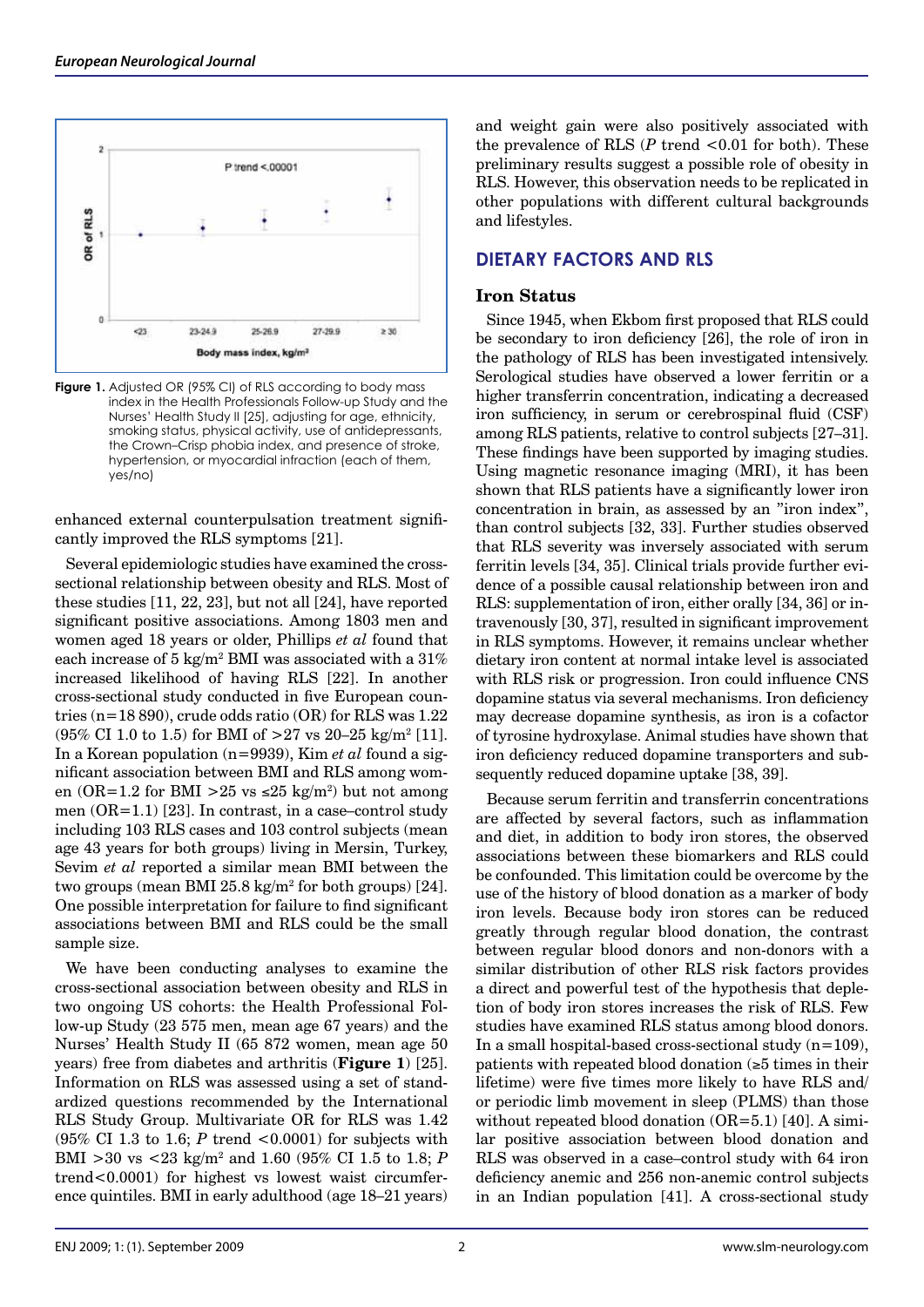reported a high prevalence of RLS among blood donors (15% and 25% for men and women respectively; n=946) [42]. This study also reported significant associations between the presence of RLS and red cell distribution width, a marker of iron deficiency, but not with dietary iron intake [42]. In a small retrospective clinical study of eight blood donors with RLS, six RLS cases were found to have an onset at about the same time as or after blood donations [43]. However, these results should be interpreted with caution because of small sample size and the potential recall and selection bias associated with a retrospective design.

## **B Vitamins**

The role of folate and vitamin B12 in RLS has been suggested since the 1970s. In a series of clinical studies of folate and RLS [44–47], Botez *et al* observed that (1) RLS patients generally had low plasma, red blood cell, and CSF folate concentrations; (2) RLS symptoms were temporarily improved immediately after administration of vitamin B12 as assessed by the Schilling test; and (3) RLS was responsive to folic acid therapy. Further, in a randomized clinical trial by Botez and Lambert [47], one group of 11 pregnant women received a multivitamin tablet daily containing 0.5 g of folic acid, B12, and iron, whereas the other group  $(n=10)$  received the same multivitamin without folic acid. These women were followed up to the 13th, 22nd, and 35th weeks of pregnancy and 6 weeks after delivery. At the end of the trial, only 1 out of 11 women developed RLS in the folic acid group relative to 8 out of 10 in the control group  $(P=0.002)$ . Similarly, a small cohort study including 45 pregnant women found that those with RLS had lower plasma folate concentrations during preconception and at each trimester than subjects without RLS [48].

Folate is important for the generation of dopamine in the CNS [49]. Folate and S-adenosyl-methionine, which is modulated by folate and B12, influence the synthesis of CNS tetrahydrobiopterin, which is essential in the conversion of tyrosine to L-dopa through tyrosine hydroxylase [50, 51]. Interestingly, tetrahydrobiopterin has a circadian change, which parallels the pattern seen in RLS symptoms. A study including 30 RLS cases and 22 control subjects showed that tetrahydrobiopterin levels decreased significantly during the night among RLS patients, but not among control subjects [52].

Abnormalities in folate and B12 metabolic function result in elevated homocysteine concentration, which may also have a direct role in the pathogenesis of RLS because of its toxic effect on dopaminergic neurons. In an animal model of Parkinson's disease (PD), folate deficiency and elevated homocysteine significantly sensitized dopaminergic neurons to a subtoxic dose of MPTP [53]. Homocysteine also has a neurotoxic effect by activating the N-methyl-D-aspartate receptor, leading to cell death [54, 55], or may be converted into homocysteic acid, which also has an excitotoxic effect on neurons [54,

56]. Further, elevated homocysteine is associated with cardiovascular and renal disease, which have been found to co-occur with RLS. In a case–control study including 97 RLS patients and 92 healthy control subjects, Bachmann *et al* reported that RLS patients tended to have higher serum homocysteine concentrations relative to control subjects (11.7 vs 11.0  $\mu$ mol/L), but the difference was not significant [57].

#### **Magnesium**

A small case–control study showed that RLS patients had a lower serum magnesium concentration relative to control subjects [58]. Oral or intravenous administration of magnesium has been shown to relieve RLS symptoms [59, 60]. However, a recent case–control study including 11 RLS cases failed to find a significant difference for serum and CSF magnesium concentrations between cases and control subjects [61]. Magnesium inhibits N-methyl-D-aspartate receptors, which could be involved in RLS through the activation and production of inflammatory mediators [62]. Magnesium serves as a calcium antagonist because of their chemical similarity [63]. Reduction in magnesium–calcium competition due to magnesium deficiency may lead to muscle cramping [64]. This could confound the observed association between magnesium and RLS. However, to our knowledge, no study has examined whether dietary intake of magnesium is associated with RLS risk or progression.

A possible association between intake of antioxidants, such as vitamin E, and vitamin C and RLS has been suggested by some studies [3, 65, 66]. However, there have been no studies specifically examining whether longterm intake of such antioxidants influences RLS risk or progression.

#### **Summary**

As reviewed above, both clinical and epidemiological studies support the notions that obesity and nutritional inadequacy could be modifiable risk factors for RLS. However, these studies are limited by their cross-sectional design, small sample size, and failure to adjust for several important cofounders. Therefore, further prospective studies examining the relation between obesity, diet, and the risk of developing RLS should be a priority. Further, potential interaction between these factors and genetic susceptibility would also be of interest to explore in future studies. Understanding the roles of obesity and diet in RLS will not only improve our understanding of the etiology of RLS but could potentially help to pursue new treatment and prevention strategies.

Funding/support: The study was supported by NIH/NINDS grant R01 NS048517. None of the sponsors participated in the design of the study or in the collection, analysis, or interpretation of the data.

Disclosures: The authors have no financial interests to disclose related to the contents of this article.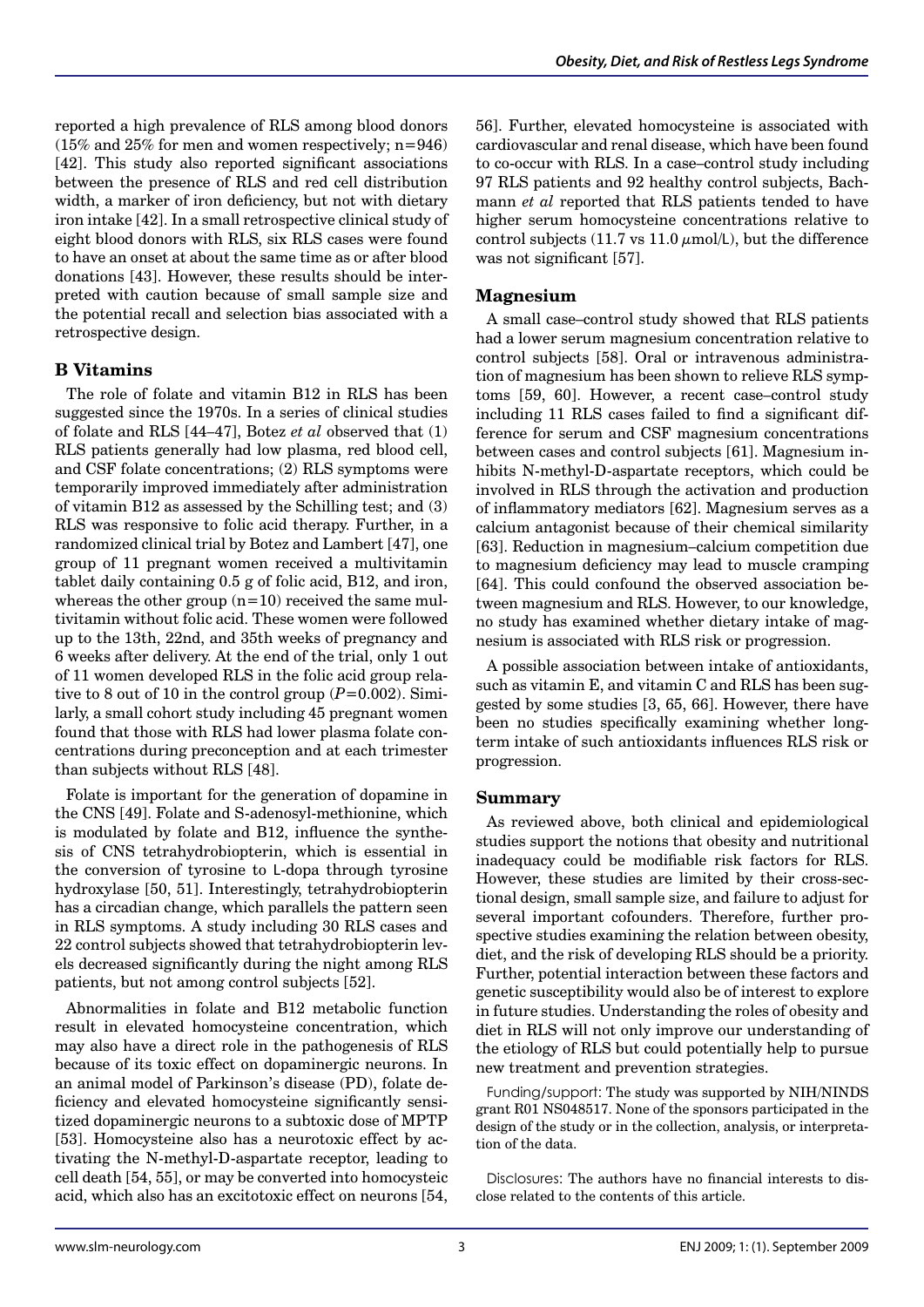## **REFERENCES**

- 1. Kushida CA. Clinical presentation, diagnosis, and quality of life issues in restless legs syndrome. *Am J Med.* 2007;120:S4–S12.
- 2. Allen RP, Picchietti D, Hening WA, Trenkwalder C, Walters AS, Montplaisi J. Restless legs syndrome: diagnostic criteria, special considerations, and epidemiology. A report from the restless legs syndrome diagnosis and epidemiology workshop at the National Institutes of Health. *Sleep Med.* 2003;4:101–119.
- 3. Garcia-Borreguero D, Odin P, Schwarz C. Restless legs syndrome: an overview of the current understanding and management. *Acta Neurol Scand.* 2004;109:303–317.
- 4. Kushida C, Martin M, Nikam P, *et al.* Burden of restless legs syndrome on health-related quality of life. *Qual Life Res.* 2007;16:617–624.
- 5. Allen RP, Walters AS, Montplaisir J, *et al.* Restless legs syndrome prevalence and impact: REST general population study. *Arch Intern Med.* 2005;165:1286–1292.
- 6. Phillips B, Young T, Finn L, Asher K, Hening WA, Purvis C. Epidemiology of restless legs symptoms in adults. *Arch Intern Med.* 2000;160:2137–2141.
- 7. Rothdach AJ, Trenkwalder C, Haberstock J, Keil U, Berger K. Prevalence and risk factors of RLS in an elderly population: the MEMO study. Memory and Morbidity in Augsburg Elderly. *Neurology.* 2000;54:1064–1068.
- 8. Merlino G, Fratticci L, Valente M, *et al.* Association of restless legs syndrome in type 2 diabetes: a case–control study. *Sleep.* 2007;30:866–871.
- 9. Phillips B, Hening W, Britz P, Mannino D. Prevalence and correlates of restless legs syndrome: results from the 2005 National Sleep Foundation Poll. *Chest.* 2006;129:76–80.
- 10. Lopes LA, Lins C de M, Adeodato VG, *et al.* Restless legs syndrome and quality of sleep in type 2 diabetes. *Diabetes Care.*  2005;28:2633–2636.
- 11. Ohayon MM, Roth T. Prevalence of restless legs syndrome and periodic limb movement disorder in the general population. *J Psychosom Res.* 2002;53:547–554.
- 12. Winkelman JW, Chertow GM, Lazarus JM. Restless legs syndrome in end-stage renal disease. *Am J Kidney Dis.* 1996;28:372– 378.
- 13. Winkelmann J, Schormair B, Lichtner P, *et al.* Genome-wide association study of restless legs syndrome identifies common variants in three genomic regions. *Nature Genet.* 2007;39:1000–1006.
- 14. Stefansson H, Rye DB, Hicks A, *et al.* A genetic risk factor for periodic limb movements in sleep. *N Engl J Med.* 2007;357:639– 647.
- 15. Wang GJ, Volkow ND, Logan J, *et al.* Brain dopamine and obesity. *Lancet.* 2001;357:354–357.
- 16. Hamdi A, Porter J, Prasad C. Decreased striatal D2 dopamine receptors in obese Zucker rats: changes during aging. *Brain Res.* 1992;589:338–340.
- 17. Huang XF, Zavitsanou K, Huang X, *et al.* Dopamine transporter and D2 receptor binding densities in mice prone or resistant to chronic high fat diet-induced obesity. *Behav Brain Res.* 2006;175:415–419.
- 18. Noble EP, Blum K, Ritchie T, Montgomery A, Sheridan PJ. Allelic association of the D2 dopamine receptor gene with receptorbinding characteristics in alcoholism. *Arch Gen Psychiatry.*  1991;48:648–654.
- 19. Need AC, Ahmadi KR, Spector TD, Goldstein DB. Obesity is associated with genetic variants that alter dopamine availability. *Ann Hum Genet.* 2006;70:293–303.
- 20. Winkelman JW, Shahar E, Sharief I, Gottlieb DJ. Association of restless legs syndrome and cardiovascular disease in the Sleep Heart Health Study. *Neurology.* 2008;70:35–42.
- 21. Rajaram SS, Shanahan J, Ash C, Walters AS, Weisfogel G. Enhanced external counter pulsation (EECP) as a novel treatment for restless legs syndrome (RLS): a preliminary test of the vascular neurologic hypothesis for RLS. *Sleep Med.* 2005;6:101–106.
- 22. Phillips B, Young T, Finn L, Asher K, Hening WA, Purvis C. Epi-

demiology of restless legs symptoms in adults. *Arch Intern Med.* 2000;160:2137–2141.

- 23. Kim J, Choi C, Shin K, *et al.* Prevalence of restless legs syndrome and associated factors in the Korean adult population: the Korean Health and Genome Study. *Psychiatry Clin Neurosci.* 2005;59:350–353.
- 24. Sevim S, Dogu O, Camdeviren H, *et al.* Unexpectedly low prevalence and unusual characteristics of RLS in Mersin, Turkey. *Neurology.* 2003;61:1562–1569.
- 25. Gao X, Schwarzschild MA, Wang H, Ascherio A. Obesity and restless legs syndrome in men and women. *Neurology.* 2009; 72;1255–1261.
- 26. Ekbom K. Restless legs: a clinical study. *Acta Med Scand.*  1945;159:1–122.
- 27. Clardy SL, Earley CJ, Allen RP, Beard JL, Connor JR. Ferritin subunits in CSF are decreased in restless legs syndrome. *J Lab Clin Med.* 2006;147:67–73.
- 28. Mizuno S, Mihara T, Miyaoka T, Inagaki T, Horiguchi J. CSF iron, ferritin and transferrin levels in restless legs syndrome. *J Sleep Res.* 2005;14:43–47.
- 29. Earley CJ, Connor JR, Beard JL, Malecki EA, Epstein DK, Allen RP. Abnormalities in CSF concentrations of ferritin and transferrin in restless legs syndrome. *Neurology.* 2000;54:1698–1700.
- 30. Earley CJ, Heckler D, Allen RP. The treatment of res*tless legs syndrome with intravenous iron dextran.* Sleep Med. 2004;5:231– 235.
- 31. Kryger MH, Otake K, Foerster J. Low body stores of iron and restless legs syndrome: a correctable cause of insomnia in adolescents and teenagers. *Sleep Med.* 2002;3:127–132.
- 32. Allen RP, Barker PB, Wehrl F, Song HK, Earley CJ. MRI measurement of brain iron in patients with restless legs syndrome. *Neurology.* 2001;56:263–265.
- 33. Earley CJ, P BB, Horska A, Allen RP. MRI-determined regional brain iron concentrations in early- and late-onset restless legs syndrome. *Sleep Med.* 2006;7:458–461.
- 34. O'Keeffe ST, Gavin K, Lavan JN. Iron status and restless legs syndrome in the elderly. *Age Ageing.* 1994;24:200–203.
- 35. Sun ER, Chen CA, Ho G, Earley CJ, Allen RP. Iron and the restless legs syndrome. *Sleep.* 1998;21:371–377.
- 36. Davis BJ, Rajput A, Rajput ML, Aul EA, Eichhorn GR. A randomized, double-blind placebo-controlled trial of iron in restless legs syndrome. *Eur Neurol.* 2000;43:70–75.
- 37. Sloand JA, Shelly MA, Feigin A, Bernstein P, Monk RD. A double-blind, placebo-controlled trial of intravenous iron dextran therapy in patients with ESRD and restless legs syndrome. *Am J Kidney Dis.* 2004;43:663–670.
- 38. Burhans MS, Dailey C, Beard Z, *et al.* Iron deficiency: differential effects on monoamine transporters. Nutr Neurosci. 2005;8:31–38.
- 39. Erikson KM, Jones BC, Beard JL. Iron deficiency alters dopamine transporter functioning in rat striatum. *J Nutr.* 2000;130:2831– 2837.
- 40. Kryger MH, Shepertycky M, Foerster J, Manfreda J. Sleep disorders in repeat blood donors. *Sleep.* 2003;26:625–626.
- 41. Rangarajan S, D'Souza GA. Restless legs syndrome in Indian patients having iron deficiency anemia in a tertiary care hospital. *Sleep Med.* 2007;8:247–251.
- 42. Ulfberg J, Nystrom B. Restless legs syndrome in blood donors. *Sleep Med.* 2004;5:115–118.
- 43. Silber MH, Richardson JW. Multiple blood donations associated with iron deficiency in patients with restless legs syndrome. *Mayo Clin Proc.* 2003;78:52–54.
- 44. Botez MI. Folate deficiency and neurological disorders in adults. *Med Hypotheses.* 1976;2:135–140.
- 45. Botez MI, Cadotte M, Beaulieu R, Pichette LP, Pison C. Neurologic disorders responsive to folic acid therapy. *Can Med Assoc J.* 1976;115:217–223.
- 46. Botez MI, Fontaine F, Botez T, Bachevalier J. Folate-responsive neurological and mental disorders: report of 16 cases. Neuropsychological correlates of computerized transaxial tomography and radionuclide cisternography in folic acid deficiencies. *Eur Neurol.*